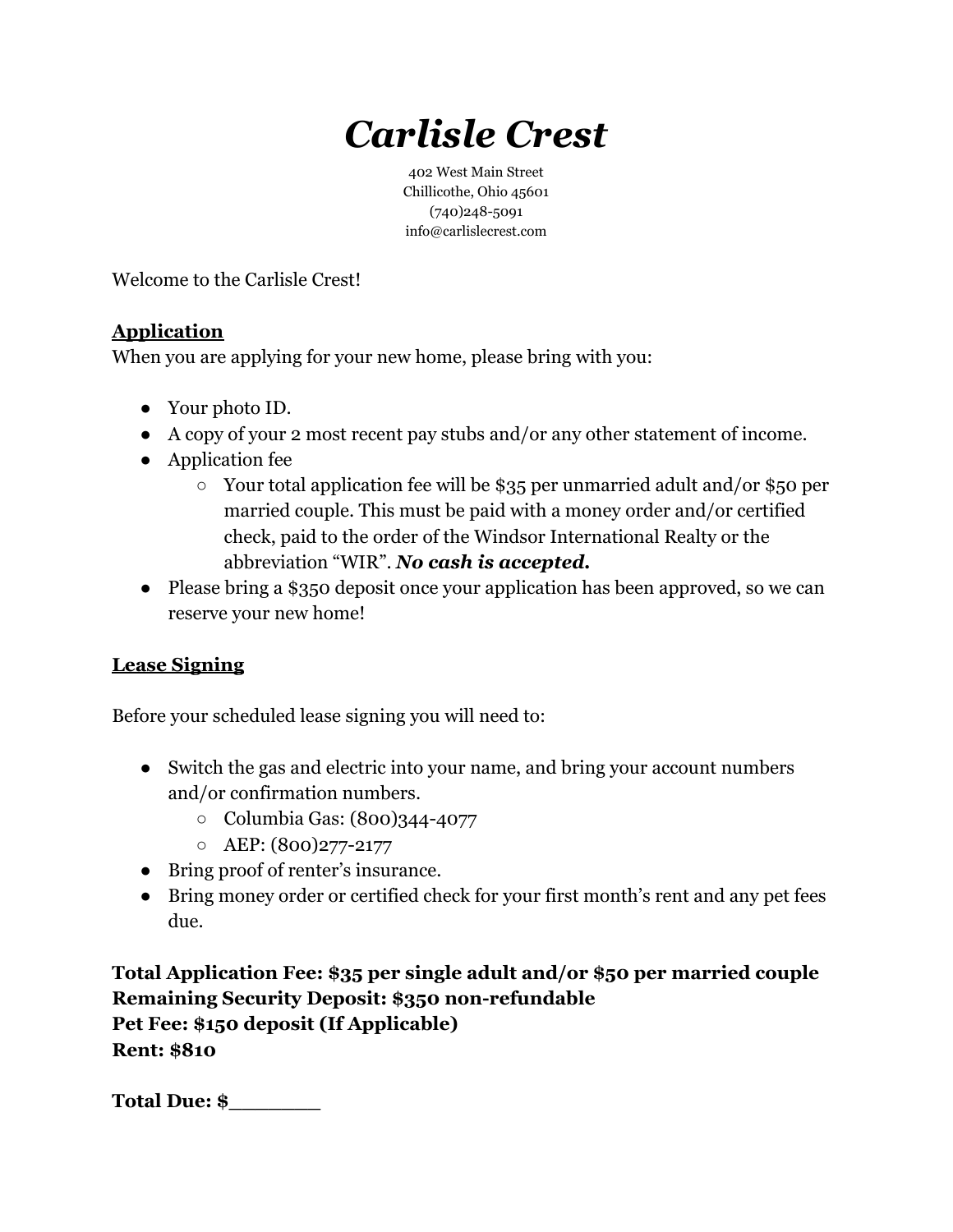#### **Rental Application**

Date:

This application and the contents are considered as part of my lease.

| Middle<br>First<br>Last<br>Miss Ms.<br>Middle<br>First<br>Last<br>Home Phone<br><u> 1989 - Johann Barn, mars eta bainar eta baina eta baina eta baina eta baina eta baina eta baina eta baina eta</u><br>Spouse's Date of Birth<br>Spouse's S.S. No.<br>Your S.S. No.<br>Names of all other persons living in your home:<br>Name<br>Relationship<br><b>Birthdate</b><br>Do you have a pet?______________What Kind?___________________Weight?_____________<br>understand that I acquire no rights to an apartment until a lease is signed, and it has been<br>T | Mr. Mrs. |  |  |  |  |
|----------------------------------------------------------------------------------------------------------------------------------------------------------------------------------------------------------------------------------------------------------------------------------------------------------------------------------------------------------------------------------------------------------------------------------------------------------------------------------------------------------------------------------------------------------------|----------|--|--|--|--|
|                                                                                                                                                                                                                                                                                                                                                                                                                                                                                                                                                                |          |  |  |  |  |
|                                                                                                                                                                                                                                                                                                                                                                                                                                                                                                                                                                |          |  |  |  |  |
|                                                                                                                                                                                                                                                                                                                                                                                                                                                                                                                                                                |          |  |  |  |  |
|                                                                                                                                                                                                                                                                                                                                                                                                                                                                                                                                                                |          |  |  |  |  |
|                                                                                                                                                                                                                                                                                                                                                                                                                                                                                                                                                                |          |  |  |  |  |
|                                                                                                                                                                                                                                                                                                                                                                                                                                                                                                                                                                |          |  |  |  |  |
|                                                                                                                                                                                                                                                                                                                                                                                                                                                                                                                                                                |          |  |  |  |  |
|                                                                                                                                                                                                                                                                                                                                                                                                                                                                                                                                                                |          |  |  |  |  |
|                                                                                                                                                                                                                                                                                                                                                                                                                                                                                                                                                                |          |  |  |  |  |
|                                                                                                                                                                                                                                                                                                                                                                                                                                                                                                                                                                |          |  |  |  |  |
|                                                                                                                                                                                                                                                                                                                                                                                                                                                                                                                                                                |          |  |  |  |  |
|                                                                                                                                                                                                                                                                                                                                                                                                                                                                                                                                                                |          |  |  |  |  |
|                                                                                                                                                                                                                                                                                                                                                                                                                                                                                                                                                                |          |  |  |  |  |
|                                                                                                                                                                                                                                                                                                                                                                                                                                                                                                                                                                |          |  |  |  |  |
|                                                                                                                                                                                                                                                                                                                                                                                                                                                                                                                                                                |          |  |  |  |  |
|                                                                                                                                                                                                                                                                                                                                                                                                                                                                                                                                                                |          |  |  |  |  |
|                                                                                                                                                                                                                                                                                                                                                                                                                                                                                                                                                                |          |  |  |  |  |
|                                                                                                                                                                                                                                                                                                                                                                                                                                                                                                                                                                |          |  |  |  |  |
|                                                                                                                                                                                                                                                                                                                                                                                                                                                                                                                                                                |          |  |  |  |  |
|                                                                                                                                                                                                                                                                                                                                                                                                                                                                                                                                                                |          |  |  |  |  |

accepted by the Lessor in the form submitted to me to me and make a deposit of \$\_\_\_\_\_\_\_\_\_\_ on the townhome that has been selected, which deposit is to be held as long as I occupy the townhome. I acknowledge that I have been advised of the Landlord's pet policy and community policies. In consideration of the Landlord holding a townhome for me, I acknowledge a \$50 fee will incur if I fail to cancel prior to (5) five days of scheduled lease signing and a total forfeiture if it is found that I have falsified or misrepresented any of the information which therefore results in me being declined by the landlord.I hereby certify that the information herein contained is correct and that any falsification or misrepresentation will completely void this application and \$50 Cancellation Fee.

Applicant

Applicant's Spouse

\_\_\_\_\_\_\_\_\_\_\_\_\_\_\_\_\_\_\_\_\_\_\_\_\_\_\_\_\_\_\_

\_\_\_\_\_\_\_\_\_\_\_\_\_\_\_\_\_\_\_\_\_\_\_\_\_\_\_\_\_\_\_